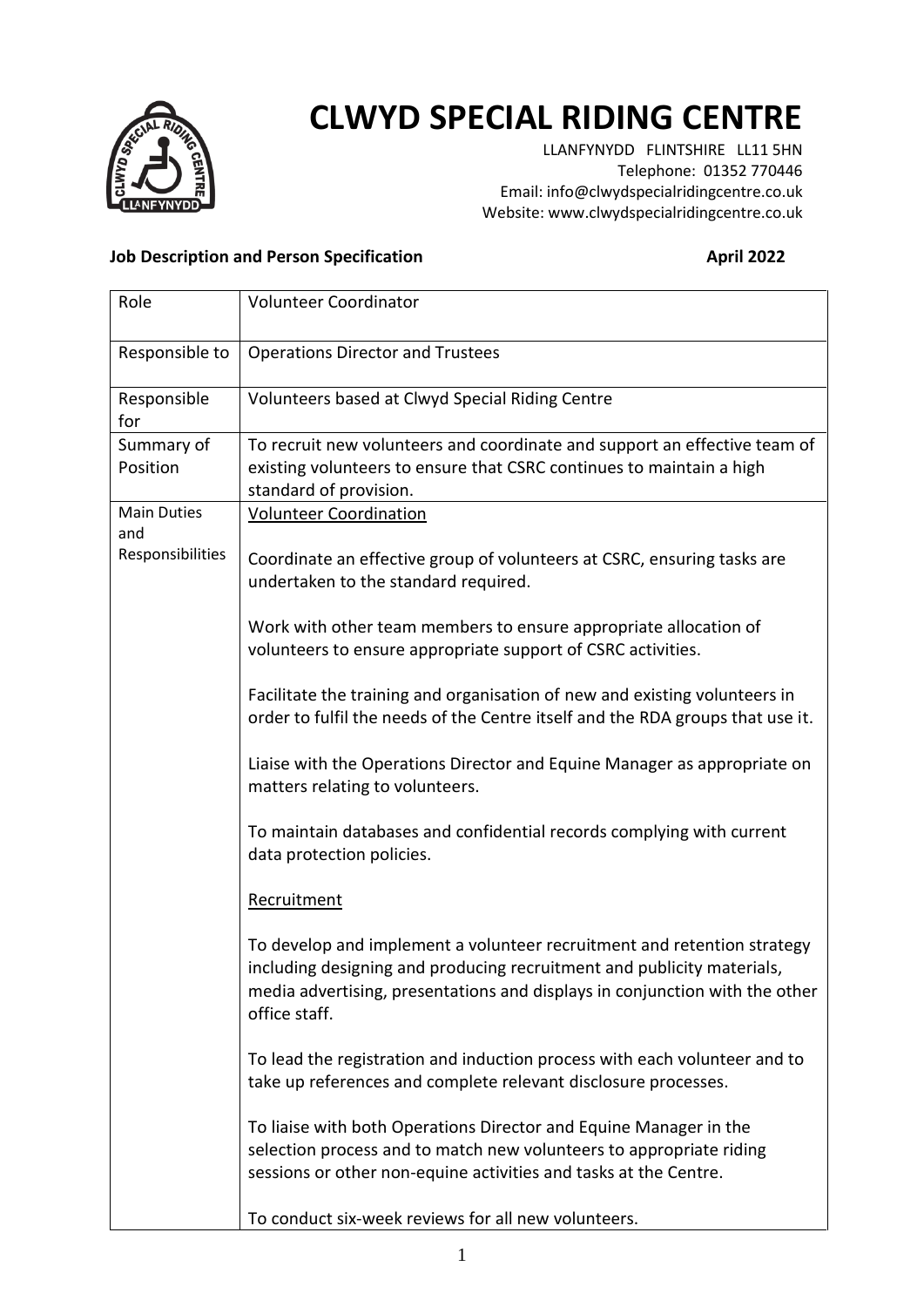| <b>Training and Support</b>                                                                                                                                                                                |
|------------------------------------------------------------------------------------------------------------------------------------------------------------------------------------------------------------|
| To assume the day-to-day responsibility for the ongoing support of<br>volunteers ensuring regular contact with all.                                                                                        |
| To develop and assist in delivering on-going volunteer training and identify<br>and agree individual training requirements.                                                                                |
| To organise and facilitate regular support and information events for<br>volunteers to meet and share experiences and to increase their knowledge<br>and skills.                                           |
| To create opportunities to thank volunteers for their contribution.                                                                                                                                        |
| To provide information and advice to volunteers, produce and regularly<br>update good practice guidelines and handbook in keeping with RDA<br>guidelines.                                                  |
| To develop regular volunteer newsletters and other relevant information in<br>liaison with the other office staff and Trustees.                                                                            |
| <b>Working in Partnership</b>                                                                                                                                                                              |
| To foster good working relationships with any local referring agencies and<br>client groups.                                                                                                               |
| To attend meetings and assist in working collaboratively and in partnership<br>with such agencies, community groups and voluntary organisation's as<br>appropriate in furthering the aims of volunteering. |
| In discussion with other staff members operate the process of matching<br>volunteers to needs of the Centre and the RDA Groups based here.                                                                 |
| Liaise with CSRC Team, volunteers, RDA Groups, physiotherapist and other<br>relevant persons as needed.                                                                                                    |
| Together with the wider team look at ways of publicising, promoting and<br>developing services offered by the Clwyd Special Riding Centre.                                                                 |
| To provide regular photographs and information relating to volunteers for<br>social media platforms to the appropriate person.                                                                             |
| To facilitate volunteer open days on and off site.                                                                                                                                                         |
| <b>Reporting, Monitoring and Evaluation</b>                                                                                                                                                                |
| Identify potential volunteer target groups based on location and<br>demographics and to analyse current volunteer base to inform this.                                                                     |